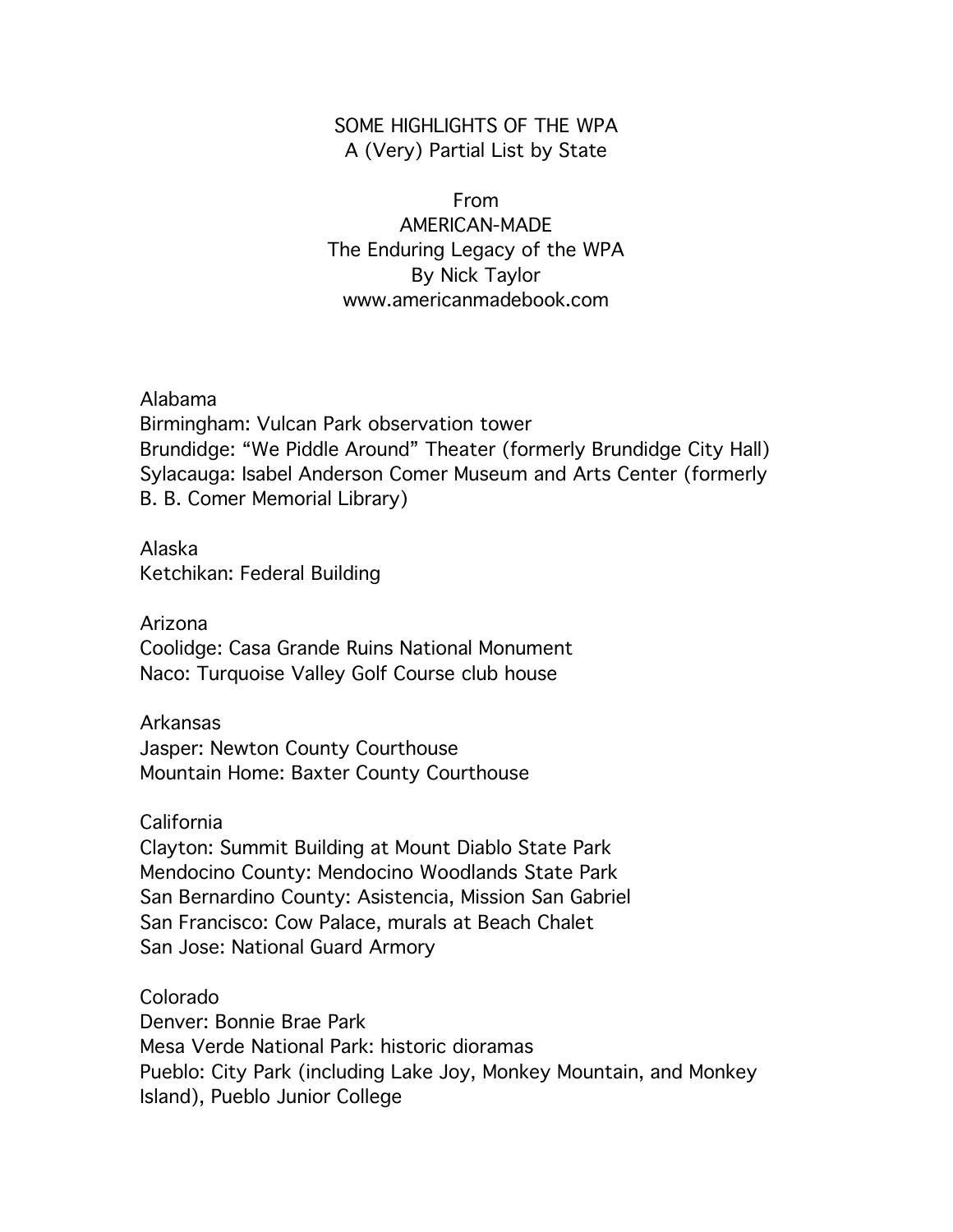**Connecticut** New Haven: Chatfield Hollow State Park tower Norwalk: Oak Hills Park Golf Course; murals at Norwalk City Hall, Norwalk Transit District, Norwalk Community College, Norwalk Public Library, and the Maritime Aquarium at Norwalk Stamford: Michael A. Boyle Stadium

Delaware Hancock: Hancock Golf Course

District of Columbia Washington: murals at Smithsonian American Art Museum

Florida

Tavernier Key: Monroe County Health Department (built as a school and hurricane refuge) Fort Myers: Fort Myers Yacht Basin

Georgia Clayton: nine-hole golf course at Rabun County Golf Club Macon: Macon City Hall, Ocmulgee National Monument

Hawaii Oahu and outer islands: civilian and military airfields

Idaho Arco: Recreation Hall Boise: Ada County Courthouse and murals Idaho Falls: Idaho Falls Airport Historic District

Illinois

Aurora: Phillips Park Golf Course Brookfield: Brookfield Zoo Chicago: Zoo Rookery at Lincoln Park Zoo Dixon: park system bridges and landscaping Murphysboro: Riverside Park baseball field and band shell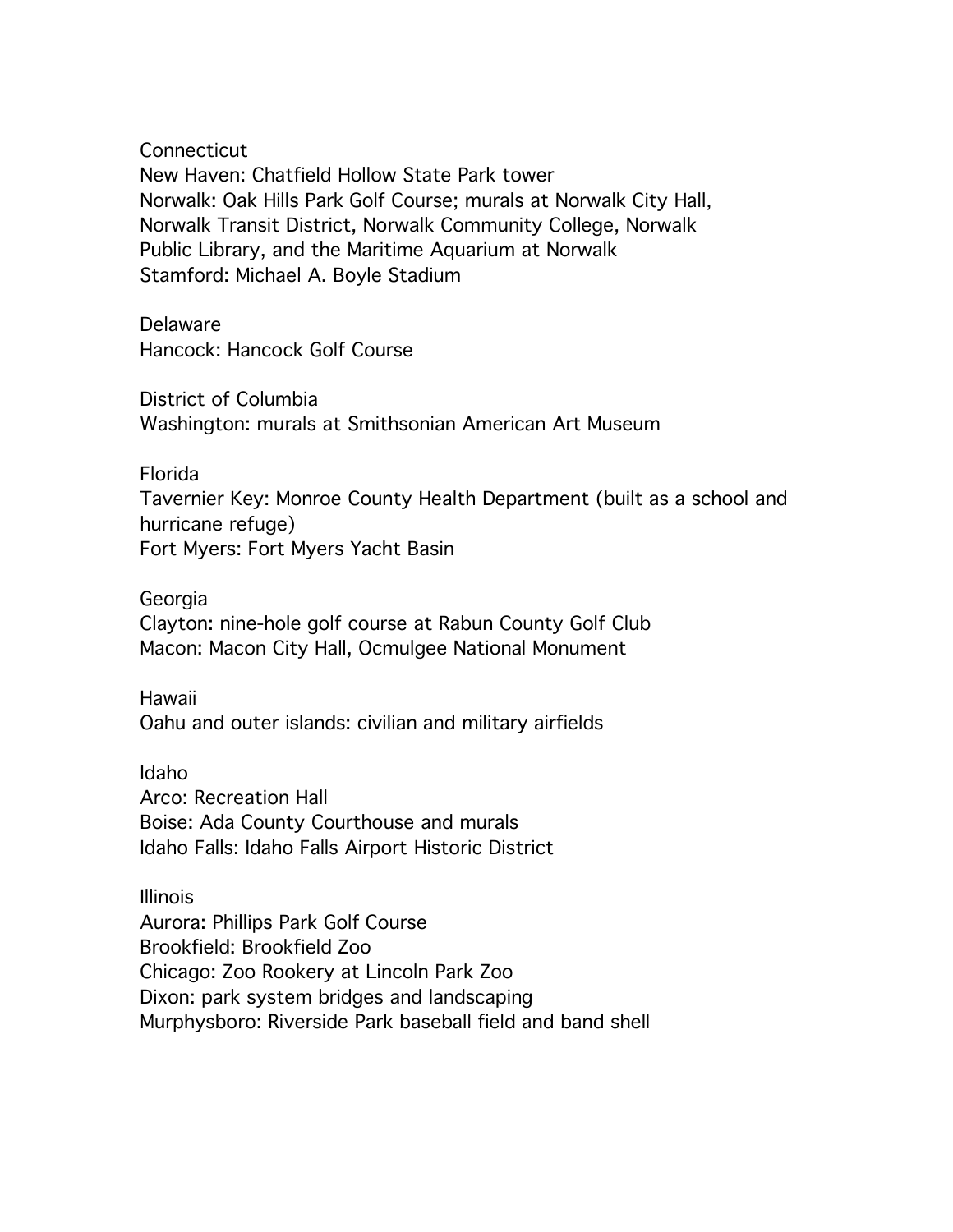Indiana Hammond: Hammond Civic Center Michigan City: Washington Park Zoo improvements Mishawaka: Battell Park band shell and rock garden

Iowa Clinton: Stone Lookout Tower Dubuque: Eagle Point Park, Shot Tower restoration

Kansas Hiawatha: National Guard Armory Hutchinson: Prairie Dunes Golf Course

Kentucky Ashland: Central Park, Putnam Stadium at Paul Blazer High School

Louisiana Baton Rouge: Louisiana State University's Tiger Stadium addition New Orleans: Crescent City Golf Course

Maine Caribou: Nylander Museum Portland: Portland Observatory Maritime Signal Tower restoration

Maryland Cumberland: Constitution Park pool Frederick County: Camp David presidential retreat

Massachusetts Danvers: murals at Danvers Town Hall Haverhill: Haverhill Stadium Hyde Park: George Wright Golf Course Melrose: Stone wall in Wyoming Cemetery New Bedford: New Bedford Municipal Golf Course

**Michigan** East Lansing: East Wing and murals at Michigan State University's Kresge Art Museum Kalamazoo: Milham Park Municipal Golf Course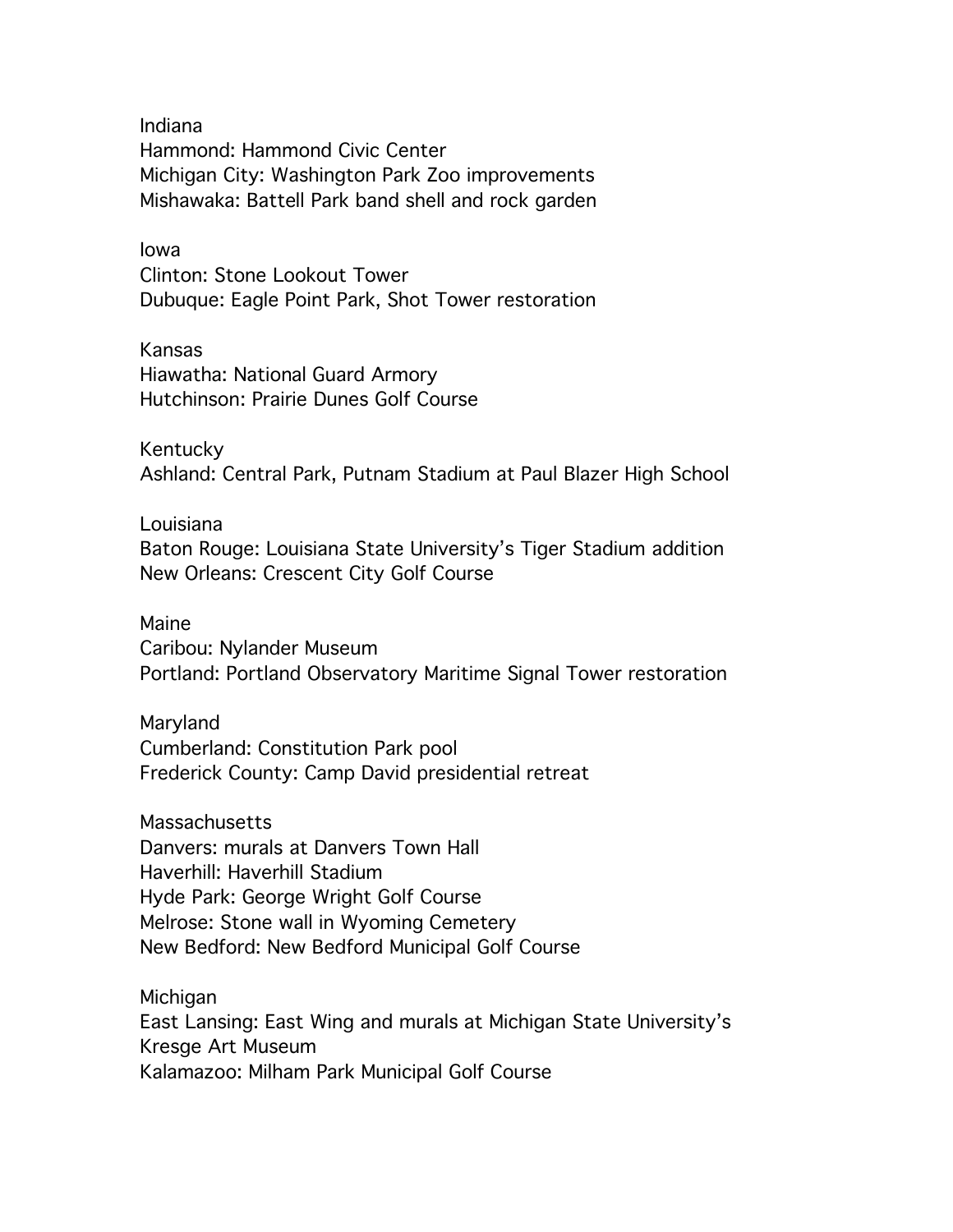Minnesota

Currie: Beach House and Mess Hall at Lake Shetek State Park Roseau: Roseau City Hall

St. Paul: Keller Golf Course, Minnehaha Playground building

**Mississippi** Carrollton: Carrollton Community House Jackson: terminal building at Hawkins Field (airport), castle and Elephant House Café at Jackson Zoo Missouri Arrow Rock: open shelter and stone bridge at Arrow Rock State Historic Site St. Louis: picnic shelters at Tilles Park, Grand Staircase at Fort Belle Fontaine Park

Montana Bozeman: Longfellow School Kalispell: Buffalo Hill Golf Course Lewiston: Rock ponds and bridges at Big Springs Trout Hatchery Miles City: Denton Field baseball stadium

Nebraska Lincoln: "The Smoke Signal" sculpture at Pioneer Park Nebraska City: Stone footbridge at Steinhart Park

Nevada Reno: Washoe County Golf Course, Southside School annex

New Hampshire Laconia: Gunstock Mountain Lodge Manchester: airport terminal building Nashua: Holman Stadium

New Jersey Alpine: Lookout Inn on the Palisades Parkway Newark: murals at Newark City Hall Somerset: Great Swamp drainage ditches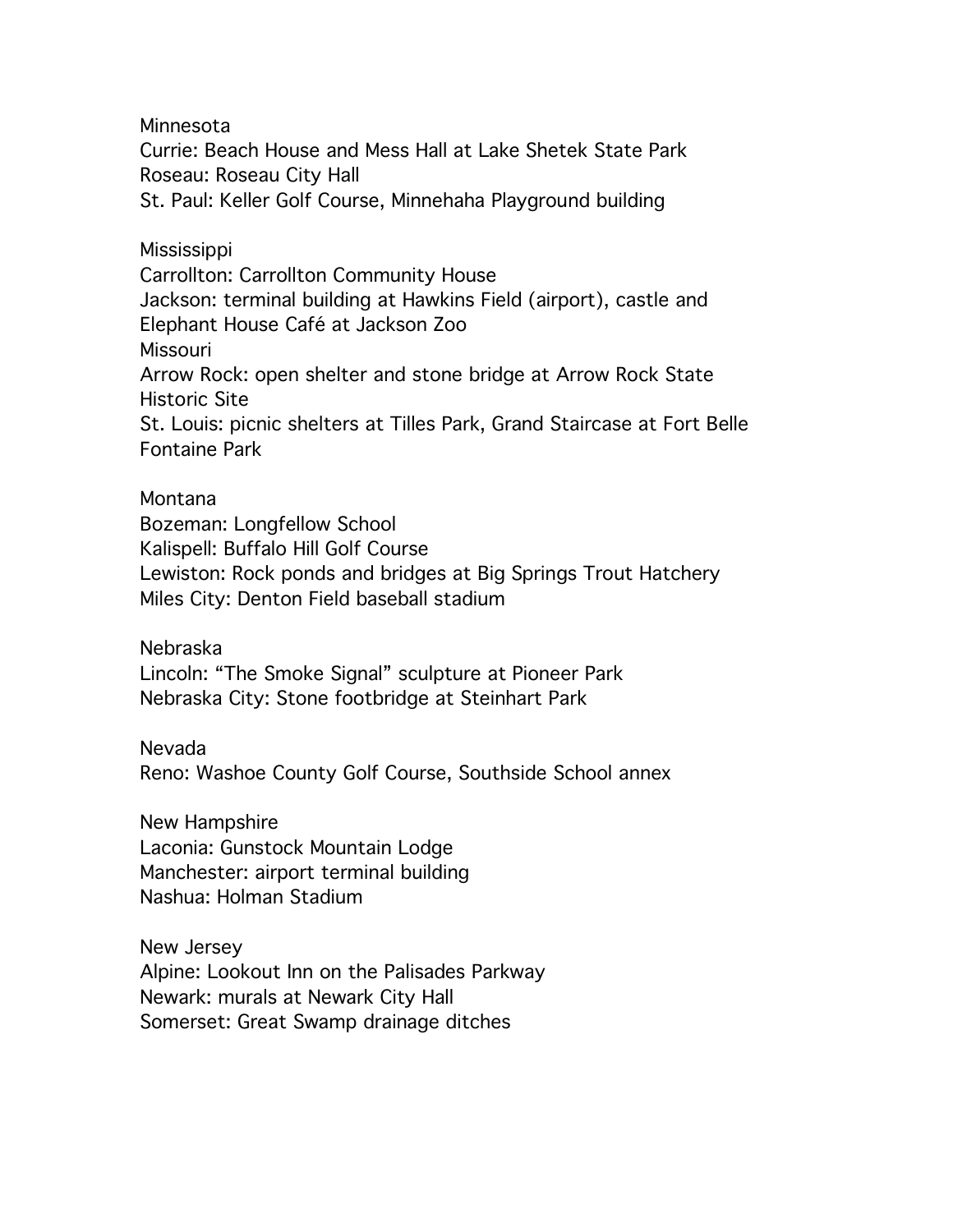New Mexico Claunch: Old School House Fort Sumner: mural at De Baca County Courthouse Magdalena: old WPA gym

New York

Bethpage: Bethpage State Park golf courses Buffalo: Buffalo Memorial Auditorium Bronx: Split Rock Golf Course Fair Haven: Fair Haven Beach State Park New York City: La Guardia Airport West Point: stained glass and painted murals at U.S. Military Academy's Washington Hall (cadet mess)

North Carolina Cullowhee: Western Carolina University's Breese Gymnasium Goldsboro: Old Station 1 fire station Roanoke Island: Fort Raleigh National Historic Site

North Dakota Bismarck: Edwards House at Camp Grafton (North Dakota National Guard) Linton: Emmons County Courthouse Minot: Pioneer Bowl

Ohio Akron: Rubber Bowl stadium at University of Akron Cleveland: Forest Hill Park Columbus: Ohio State University Golf Course

Oklahoma Fort Gibson: Fort Gibson Historic Site restoration

Oregon

Eugene: Civic Stadium, Howe Memorial Gates at University of Oregon Mount Hood: Timberline Lodge Portland: Stone House at Forest Park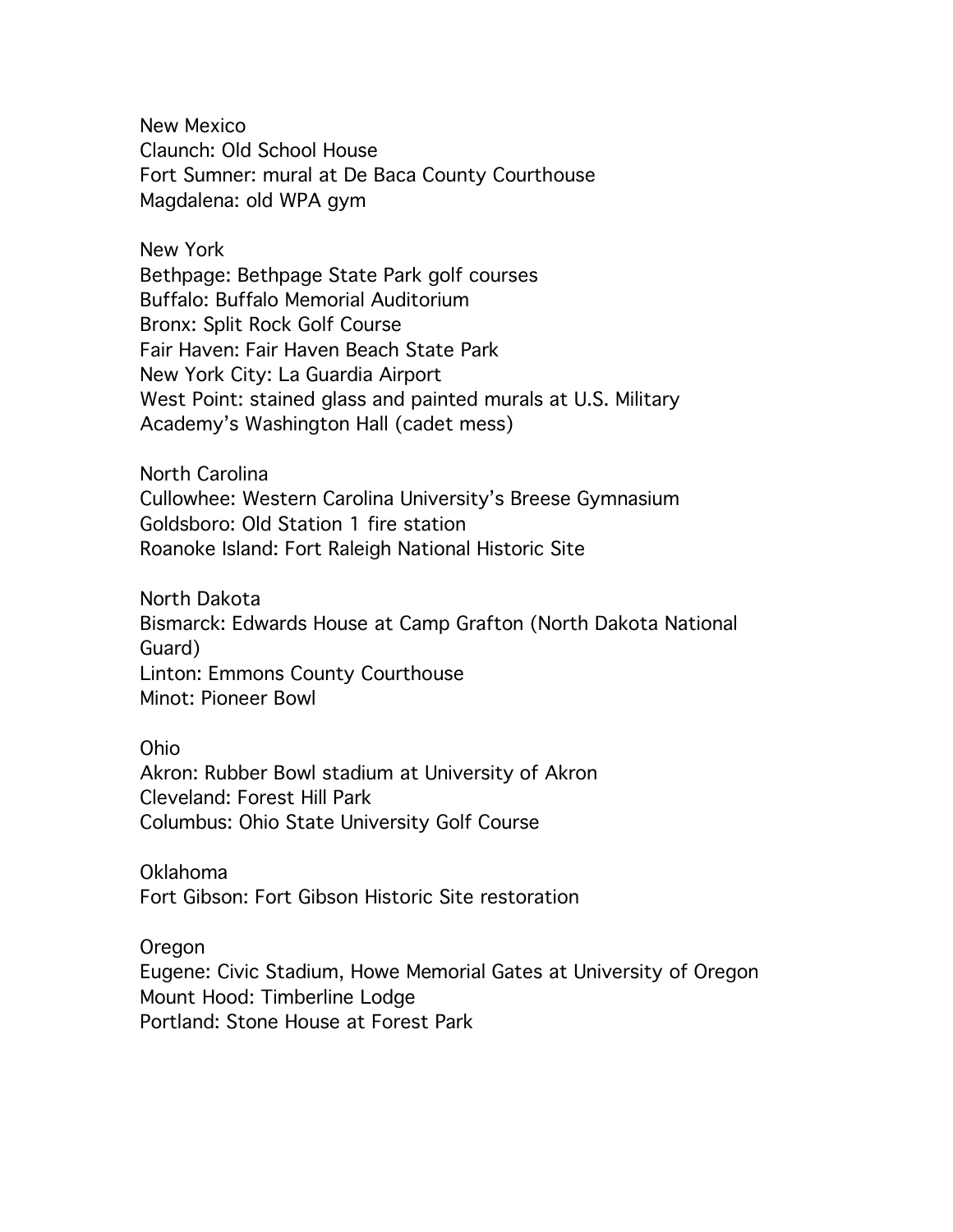Pennsylvania Pittsburgh: Stone stairs and bridges at Schenley Park Philadelphia: reading room at the Philadelphia Museum of Art Library, buildings at Fairmount Park York: WPA Models and Dioramas at Indian Steps Museum

Rhode Island Barrington: Stone fireplaces at Dr. George B. Haines Memorial Park Providence: Stone staircase at Neutaconkanut Hill Park

South Carolina Charleston: Dock Street Theatre restoration Columbia: McKissick Museum at University of South Carolina

South Dakota Philip: Philip Auditorium Rapid City: Dinosaur Park

Tennessee

Bristol: Stone Castle Stadium at Tennessee High School Kingsport, Johnson City, and Bristol tri-cities: airports in Memphis, Chattanooga, Knoxville, Nashville, and Jackson Memphis: Art Deco Dog shelter Nashville: Fort Negley restoration

Texas Dallas: Dealey Plaza La Porte: San Jacinto Monument San Antonio: River Walk

Utah Garfield County: Bryce Canyon Airport, between Escalante and Panguitch Helper: Helper Civic Auditorium Salt Lake City: rotunda murals at the Utah State Capitol

Vermont Montpelier: Recreation Park